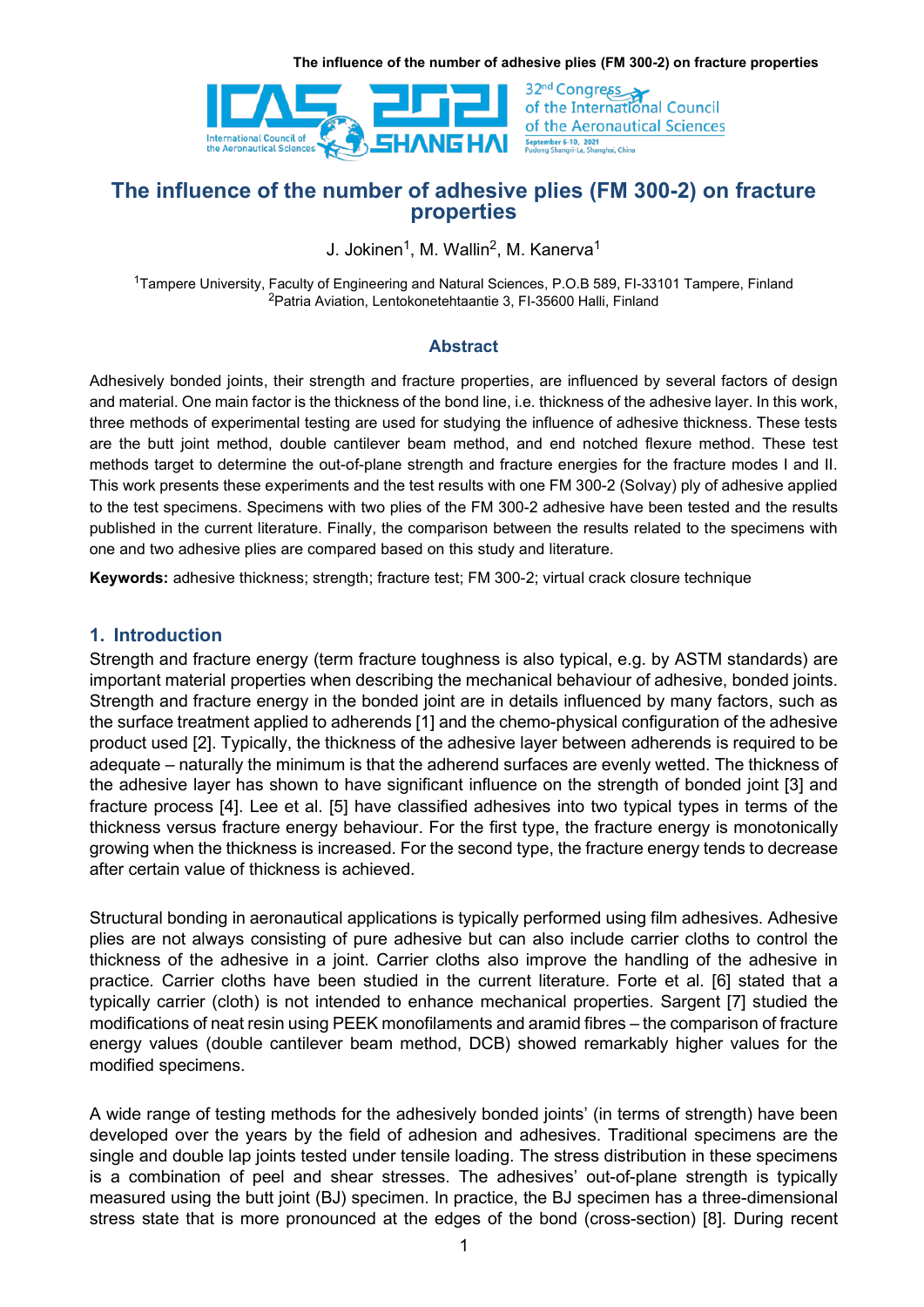years, the focus of adhesive damage has been important in the development of the fracture testing. The mode I fracture energy  $(G<sub>C</sub>)$  have been long determined by using the DCB-based methods [9]. The mode II testing has still more variation in the systematic procedures but the end notched flexure (ENF) testing has become popular [10].

This work focuses on the out-of-plane strength and the fracture energy of fracture modes I and II. The target of the work is to study the influence of the adhesive layer's thickness on the properties. The applied adhesive product is an epoxy-based adhesive ply FM 300-2 (Solvay). This adhesive ply includes knitted carrier. This work presents experimental results for bonded specimens with one adhesive ply (BJ, DCB, and ENF methods). The same experimental methods have been applied to specimens with two adhesive plies per bond in the current literature. In this work, the quantitative measures are analysed by the comparison between one and two adhesive plies.

# 2. Materials and methods

### 2.1 Materials

The adhesive used was an epoxy-based film adhesive FM 300-2 (Solvay). Adhesive's material properties were estimated for numerical analysis based on the product FM 300-K [11]; Young's modulus was anticipated 2.45 GPa and Poisson's ratio 0.38. The adherend was an aluminium alloy in all specimens. The alloys were Al6082-T6, Al7075-T76, and Alumec 89 (Uddeholm) applied to BJ, DCB, and ENF specimens, respectively. Aluminium alloys' properties were estimated by using Young's modulus of 71 GPa and Poisson's ratio of 0.33 [12].

### 2.2 Butt joint (BJ) tests

Six BJ specimens were tested using the cylindrical specimen geometry as shown in Figure 1. The average measured diameter was 14.74 mm providing the average cross-sectional area of 170.64 mm<sup>2</sup>. BJ specimens had one adhesive ply, which had an average thickness of 0.25 mm. The aluminium adherends were coated by the DIARC Bindo coating [1] prior to bonding to ensure firm adhesion. The testing was performed with a 100 kN (load cell) tensile testing machine (MTS). The displacement rate was constant (2 mm/min), as described in a study [13].



Figure 1. The dimensions of the BJ test specimen [13].

The average out-of-plane strength was calculated by using the equation

$$
\sigma = \frac{F}{A} \tag{1}
$$

where  $F$  is the maximum ('peak') force and  $A$  is the cross-sectional area of the BJ specimen.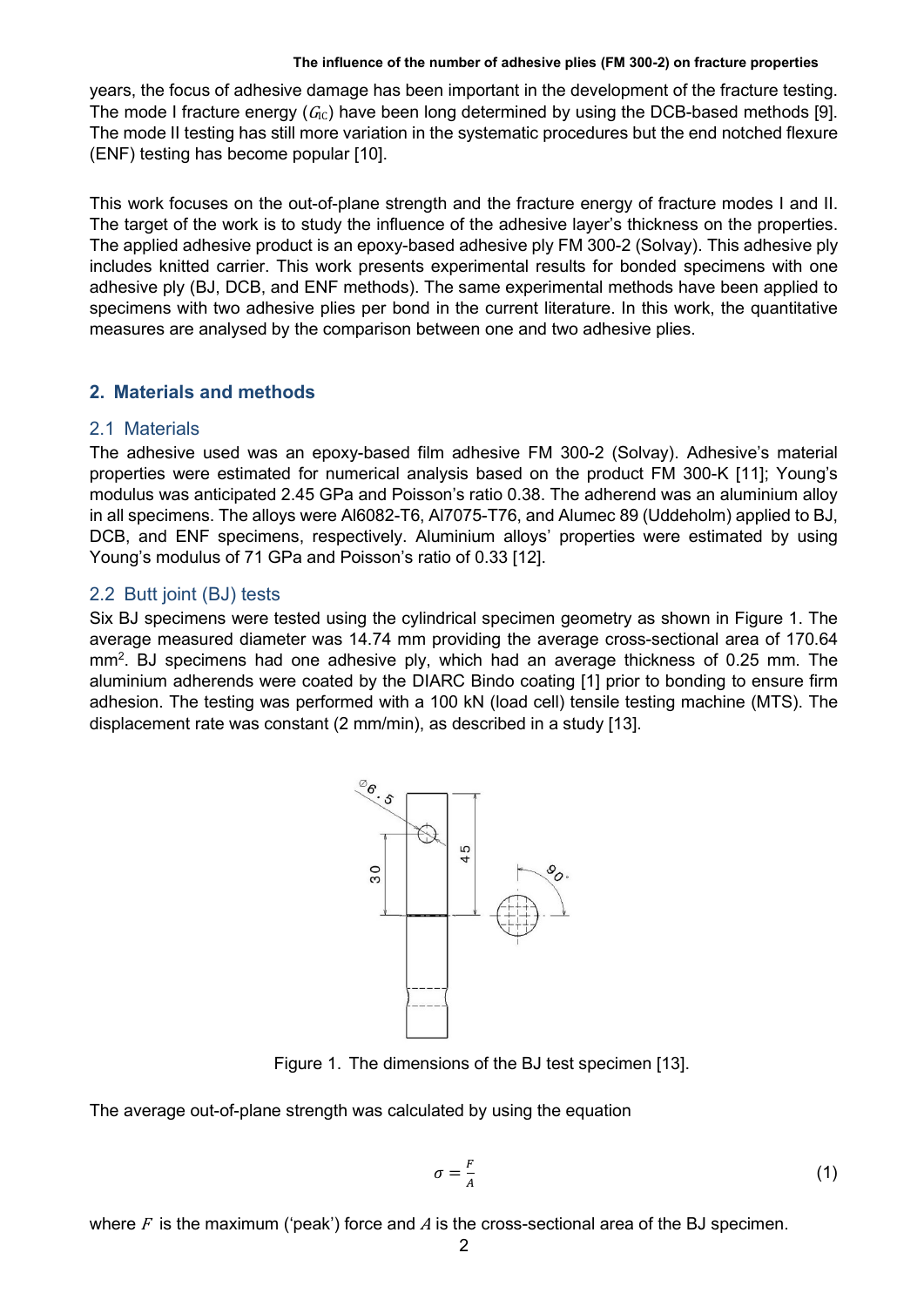## 2.3 Double cantilever beam (DCB) tests

The DCB specimen of this study consisted of one adhesive ply used for bonding, two adherends and loading blocks. The initial crack was created using an insert film. The insert film was positioned above the adhesive ply. This process selection caused a slight asymmetry for the DCB specimens in terms of initial crack tip's location. The loading blocks were attached at the specimen end where the initial crack exists. The DCB specimens' dimensions are presented in Figure 2. The average measured initial crack length (from the specimen end to the tip of crack) and specimen width were 65.47 mm and 19.99 mm, respectively. Six DCB specimens were tested. The same tensile testing machine than in case of the BJ testing was used. The force (U2B/500N, HBM) and displacement (WA-L 50 mm, HBM) transducers were used in the testing to collect data.



Figure 2. The DCB test specimen's dimensions in this study.

The DCB tests are analysed to calculate the fracture energy,  $G_{IC}$ , by using the corrected beam theory (CBT) [9]. The CBT equation can be extracted as

$$
G_{\rm I} = \frac{3P\delta}{2B(a+|\Delta|)} \cdot \frac{F}{N} \tag{2}
$$

where P is the force (opening),  $\delta$  is the displacement (opening at loading blocks), B is the width, a is the crack length, and  $F$ .  $N$  and  $\Delta$  are fitting parameters.

The DCB testing is performed in two load cycles as defined in the standard procedure. The crack is propagated a few millimetres from the pre-existing crack tip in the first cycle. The initiation-related  $G<sub>IC</sub>$ value is defined by this cycle. The crack is forced to propagate 60 mm further in the second load cycle. The fracture energy is evaluated with different (momentary) crack lengths. Typically, the second cycle's fracture energy is called as the propagation value and presented using an average  $G<sub>IC</sub>$  value. However, the fracture energy can be dependent on the crack length, which has led to the development of sophisticated descriptions. Ameli et al. [14] presented the bi-linear model for the fracture energy evaluation. In the first part of this model, the fracture energy increases until a stable value. After reaching the stable value, the curve is modelled as a plateau. In a mathematical form, the bi-linear model can be extracted

$$
G_{\rm C} = \begin{cases} G_{\rm ci} + dG_{\rm cr}/da(a - a_0) & a_0 < a < a_{\rm r} \\ G_{\rm cs} & a \ge a_{\rm r} \end{cases} \tag{3}
$$

where  $G_{\rm cs}$  is the stable value,  $G_{\rm ci}$  is the initiation value,  $a_0$  is the initial crack length, and  $a_{\rm r}$  is the crack length where the plateau part begins.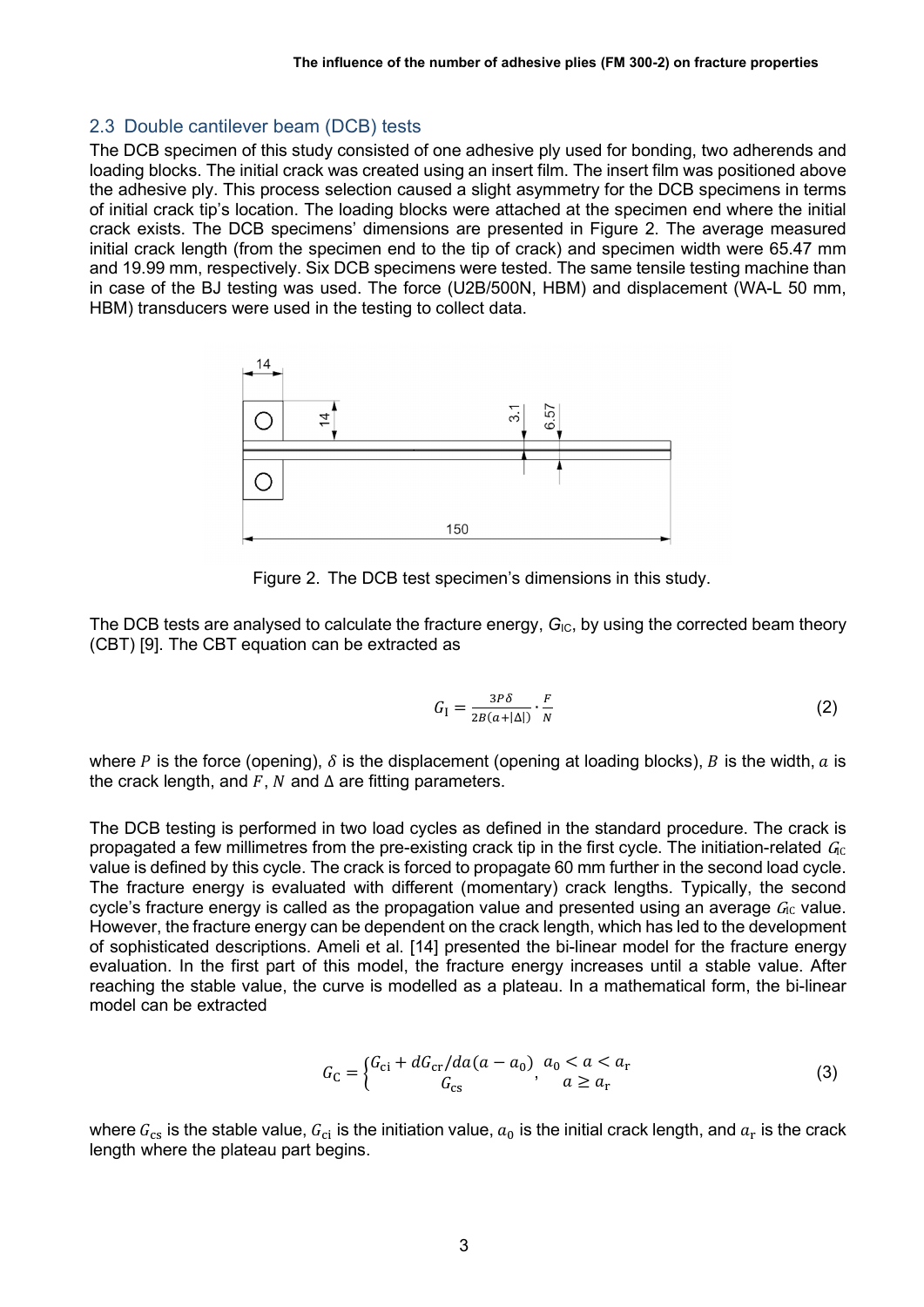## 2.4 End notched flexure (ENF) tests and FE modelling

The mode II related fracture energy  $(G_{\text{HC}})$  can be determined with the ENF testing method. The ENF specimen was tested by using the three-point bending fixture and by using the 100 kN tensile testing machine (MTS) mentioned above. Auxiliary force transducers (20 kN range) were applied to both lower supports of the fixture. The displacement transducer was positioned under the mid-point of the specimen (span). The specimen's dimensions are shown in Figure 3. One adhesive ply was used for bonding and the adhesive thickness (measured) was 0.35 mm, the pre-crack length was 108.61 mm, and the specimen's width (measured) 17.00 mm. Six specimens were tested.



Figure 3. The dimensions of the ENF test specimen [15] as used in this study.

A large number of analytical methods for evaluating the fracture energy  $(G_{\text{HC}})$  are presented in the current literature. In our approach, the evaluation was performed using the Virtual Crack Closure Technique (VCCT) as a method in FE simulation. The average ENF specimen of our experimental series was modelled using Abaqus/Standard 2017. The applied FE model is shown in Figure 4. The ENF model consisted of adherends and adhesive. The tie constraint was executed for the lower interface between the adhesive part and an adherend. The VCCT was executed for the upper interface between the adhesive part and an adherend. The boundary conditions were placed at the support locations matching the loading noses of the fixture in real tests. The vertical and width directions' displacements were restricted in both locations while the longitudinal displacement was restricted only for the intact end (support loading nose) of the specimen. The loading was created into the middle of the specimen, in details the nodal points. The sum of nodal point-concentrated force values was equal to the experimental peak load (average of series). The typical element in the adhesive was 2.5 mm (C3D8R) and adherends 0.35 mm (C3D8I).



Figure 4. The finite element model of the ENF specimen.

### 2.5 Two adhesive plies – reference experiments of literature

This paper presents results related to specimens with only one adhesive ply. Similar specimens with two adhesive plies for BJ, DCB, and ENF testing have been studied and the results published in studies rather recently [13], [15] & [16]. The test arrangements in the mentioned literature were essentially identical except for the number of adhesive plies. All the tests for different types of methods included six specimens. It should be noted that the insert film could be placed symmetrically between (two) adhesive plies in the DCB and ENF specimens with two adhesive plies. The arrangement with only one ply theoretically provides slight asymmetry in terms of the location of pre-crack and adhesive that bonds to one of the adherends under the piece of insert film.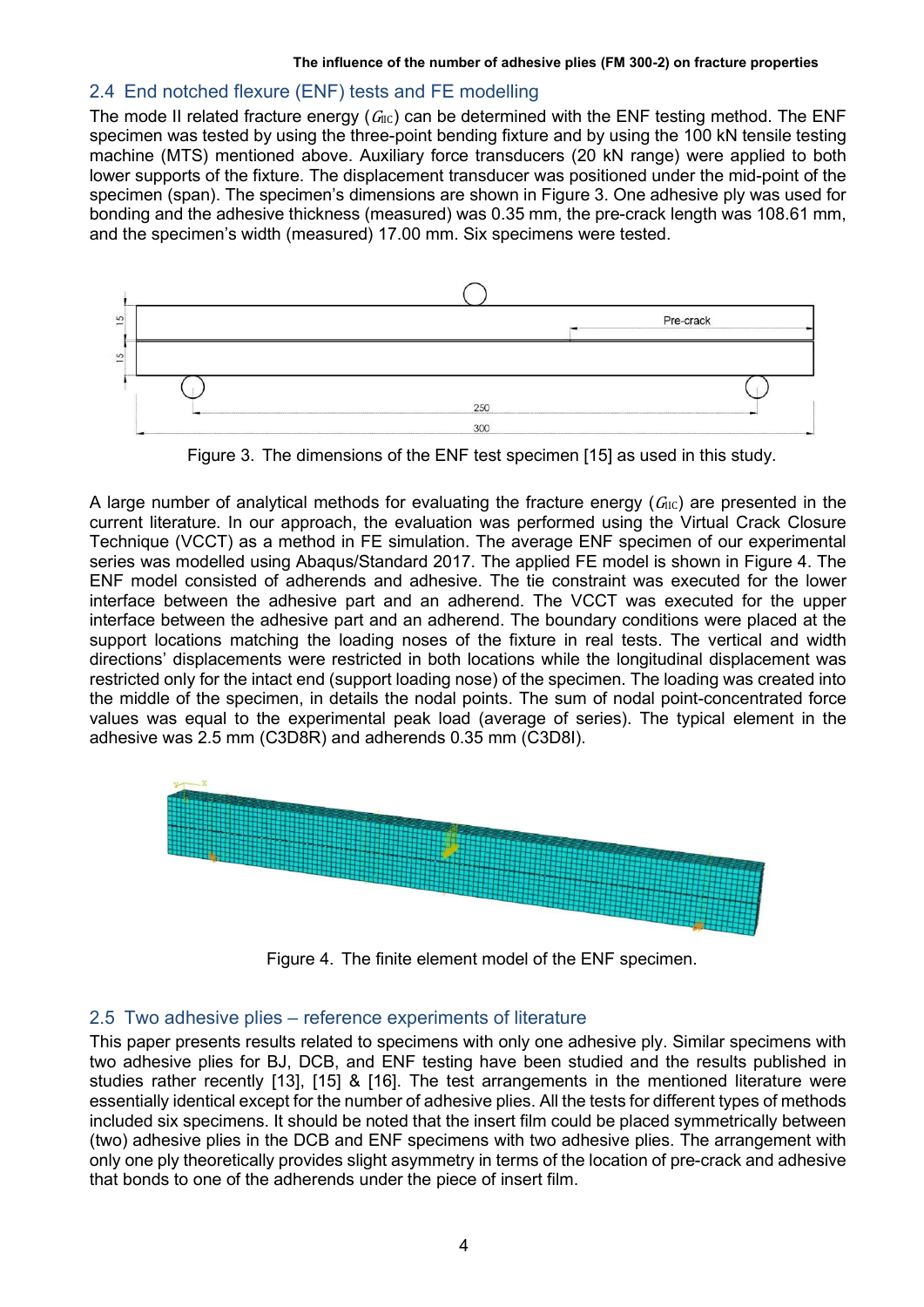## 3. Results

#### 3.1 Analysis of BJ tests

The fracture surfaces of BJ specimens are shown in Figure 5. The fracture surfaces represent mainly cohesive failure. The average maximum force of the BJ testing was 5.88 kN  $\pm$  0.75 kN. This corresponds the average out-of-plane strength of 34.49 MPa ± 4.36 MPa.



Figure 5. The fracture surfaces of BJ test specimens in this study.

### 3.2 Analysis of DCB tests

The evaluated DCB force-displacement curves are shown in Figure 6 and 7. The curves of all the specimens are closely consistent. Figure 6 describes the first load cycle where the crack propagation is small. This is remarked by a small nonlinear part in the curve before the unloading starts. Figure 7 presents the second load cycle where the crack propagates from the natural crack front (created during the first cycle). The initial part in these curves is linear before the crack propagation. The nonlinear part of these curves differs when compared to the typical DCB specimens' curves. In the 'typical' DCB curve, the force starts decreasing in a parabolic manner after reaching the maximum force. The increase or a plateau is clear in our experiments after reaching the nonlinear point (instead of the decreasing force). The decrease of force started only when reaching approximately 15 mm of displacement.



Figure 6. The DCB tests: the first load cycle and the force-displacement curves.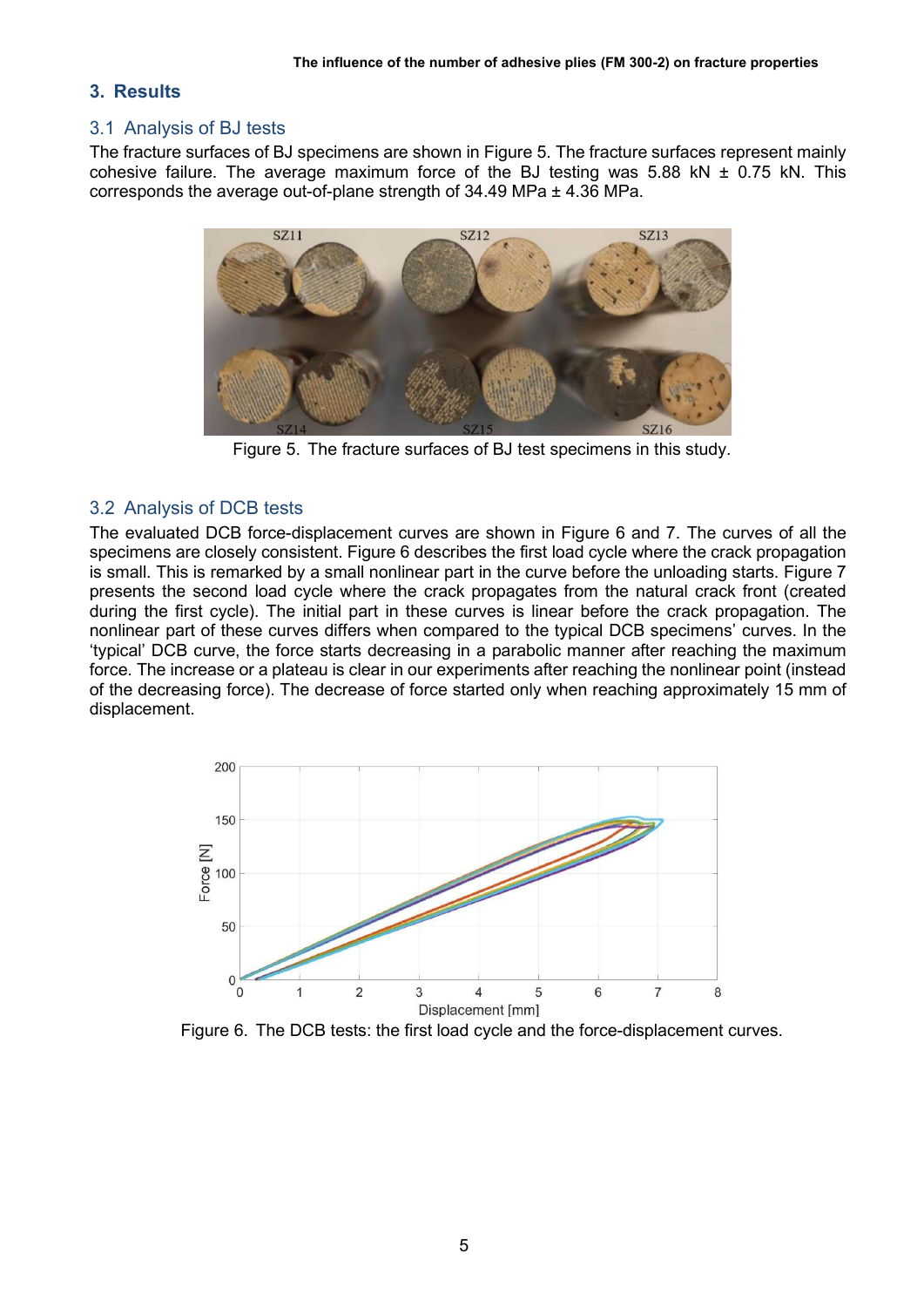

Figure 7. The DCB tests: the second load cycle and the force-displacement curves.

 $G_{\text{IC}}$  values were computed using the CBT equation (Eq. 2). The DCB test is initiated from the preexisting artefact crack during the first cycle. The initiation  $G_{\text{IC}}$  value was calculated at the point when the crack starts to propagate during the first load cycle. The initiation was defined based on the visual observation of crack on the side of the specimen. The initiation value was 1038.7 J/m<sup>2</sup> in average here. The DCB testing in the event of the second load cycle provides the propagation value. The experimental fracture energies calculated for different momentary crack lengths are shown in Figure 8. The experimental fracture curve and its values at the plateau part range from 1400 J/m<sup>2</sup> to over 2300 J/m<sup>2</sup>. The total average fracture energy for the second cycle was 1723.2 J/m<sup>2</sup>. Also, the bi-linear model [14] was fitted for the propagation values. The bi-linear model's increasing phase-related crack length is 16.3 mm (= $a_{\rm r}$ ). During this phase, the ERR increased from 1001.3 J/m² ( $\mathit{G}_{\text{ci}}$ ) to 1819.7 J/m²  $(G<sub>cs</sub>)$  here. The fitted bi-linear model is also shown in Figure 8.



Figure 8. The DCB tests: the second load cycle and its fracture energy calculated for momentary crack lengths – experiments and the bi-linear model shown (blue line).

### 3.3 Analysis of ENF tests

The ENF tests and the force-displacement curves are shown in Figure 9. The similarity between the test specimens in terms of their force-displacement data can be clearly seen. The experimental curves provide a nonlinear rising part which reaches the maximum force before any force drop is shown. Furthermore, the force grows after a drop is reached and when the enforced displacement continues (the constant test rate). The average maximum force value before the drop 'hump' is 8525 N and the standard deviation is 90 N.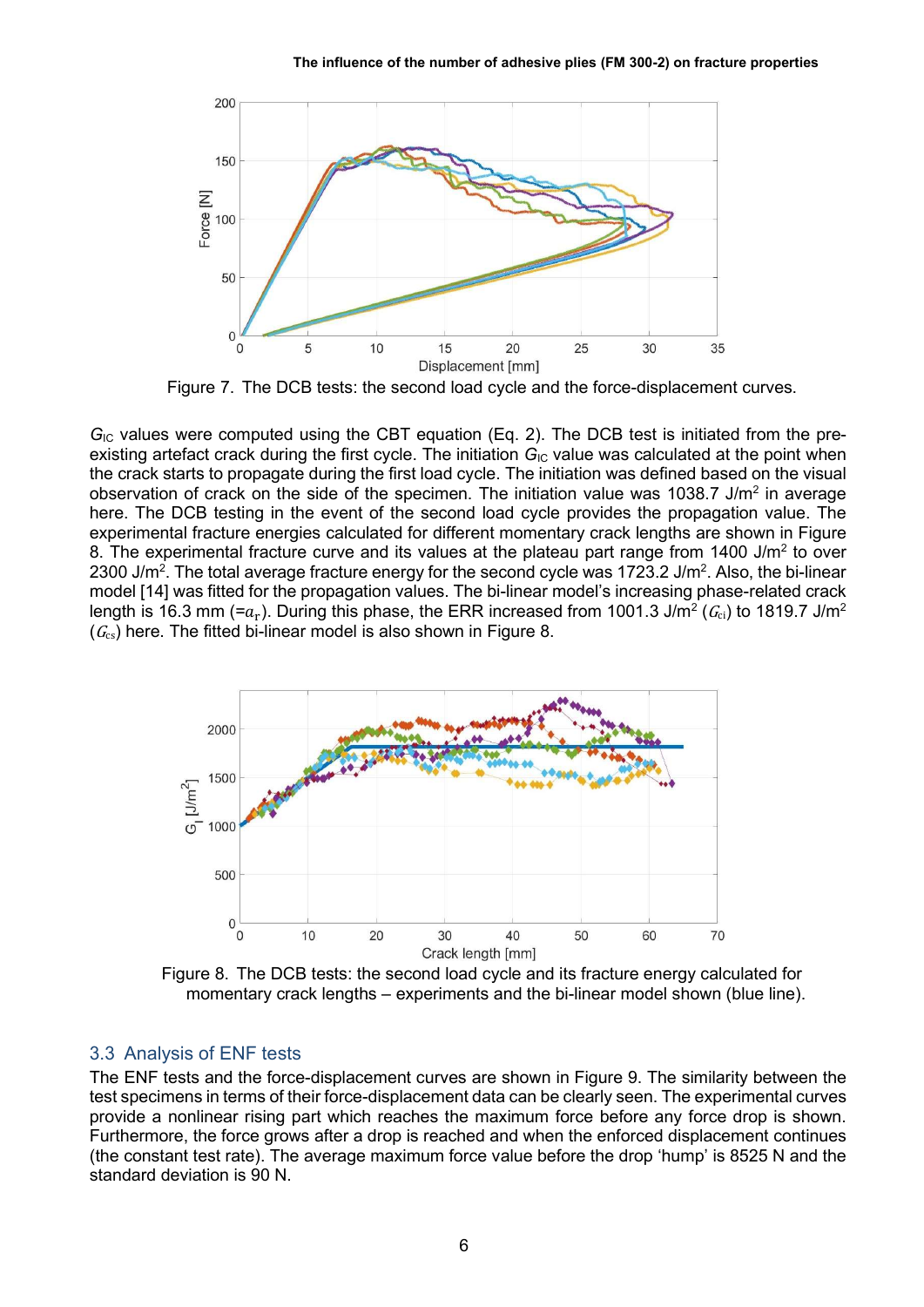

Figure 9. The experimental ENF testing in the form of force-displacement curves.

The ENF testing provides in general only one  $G_{\text{IIC}}$  value because the crack propagation is not observed after the onset. The  $G_{\text{IIC}}$  value was here determined using the VCCT analysis and with the average experimental force value (8525 N). Figure 10 presents the  $G_{\text{HC}}$  distribution provided by the three-dimensional VCCT analysis. The  $G_{\text{IC}}$  distribution shows high peaks at the specimen edges, which are limited to an element length in our work (our FE model). The representative  $G_{\text{HC}}$  was taken as the value by the middle nodal point. This selection follows the approach applied in the work by Jokinen et al. [15]. Here, the middle point's  $G_{\text{HC}}$  value was 4897 J/m<sup>2</sup>.



# 3.4 Comparison of current work and literature data

The comparison of tests for specimens with one and two adhesive plies per specimen are shown in Table 1. The comparison reveals that the usage of two plies leads to a decrease in the out-of-plane strength (26% increase when only one ply). This is an opposite trend than what is observed in the results of DCB and ENF tests. The one ply-related DCB specimen resulted in lower initiation value than the specimens with two plies (DCB). The bi-linear fracture energy curve in one ply-related tests was another difference found for the DCB testing: The bi-linear model / fitting is meaningless in the case of two plies per specimen. However, the propagation values (DCB) are similar for specimens with either one or two plies. Actually, the plateau for the bi-linear model (one ply) is considered in these values. The ENF method-related comparison indicates clearly higher values for the specimens with two adhesive plies than those with one adhesive ply (21% decrease when only one ply).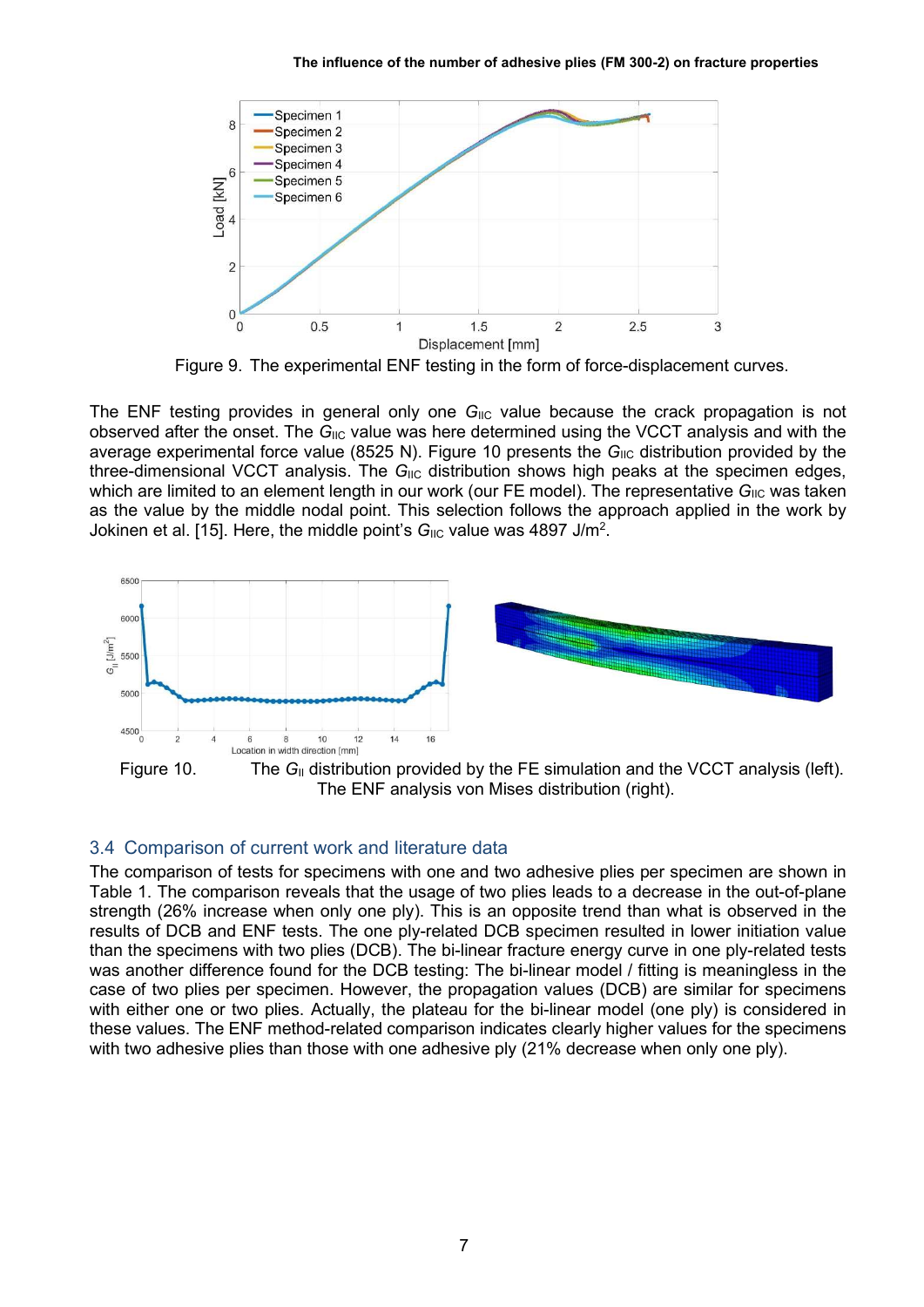|                           | One ply applied         | Two plies applied<br>$[13]$ , $[15]$ & $[16]$ | Difference compared<br>to two plies applied<br>[%] |
|---------------------------|-------------------------|-----------------------------------------------|----------------------------------------------------|
| BJ: $\sigma_{IC}$         | 34.49 MPa               | 27.35 MPa                                     | 26.1                                               |
| DCB: initiation $G_{IC}$  | 1038.7 $J/m2$           | 1604 $J/m2$                                   | $-35.3$                                            |
| DCB: propagation $G_{IC}$ | 1819.7 J/m <sup>2</sup> | 1820 $J/m2$                                   | $-0.1$                                             |
| $ENF: G_{\text{IIC}}$     | 4897 $J/m2$             | 6230 $J/m2$                                   | $-21.4$                                            |

Table 1. The comparison between the experiments of this study (one adhesive ply per specimen) and the literature (two adhesive plies per specimen).

# 4. Discussion

Structural adhesive bonding is typically performed by using film adhesive so that the number of plies stacked is relevant. The adhesive's thickness can be controlled by the number of plies when the film product contains a carrier system (such as cloth or fabric). Of course, the manufacturing pressure can also influence on the adhesive thickness. Different areal masses and thicknesses might also exist for commercial products. Typically, the bonding is made using one adhesive ply due to the easiness and faster process time. However, some repairs and its instructions require two plies for providing feasible bond line. The usage of two or more plies is not a common approach but could affect mechanical durability. Based on the results of this work, the fracture behaviour can be improved when using two adhesive plies. The increase in the initiation values of fracture energy (fracture toughness) is over 20 percent for the specimens of this study. This is a clear improvement but the increased number of plies has drawbacks. The usage of more plies increases the complexity of manufacturing and also mass of the bonded joint. The starting point of crack for both DCB and ENF tests is the initial pre-existing crack. The likelihood of pre-existing cracks in real structures, or other defects, in adhesive joints should be studied and compared for joints with either one or two adhesive plies in future. This type of future study could clarify the importance of the gained fracture energy development and provide further manufacturing or repair recommendations for the number of adhesive plies.

# 5. Conclusion

In this work, the influence of the number of adhesive plies applied to adhesive joints and in term of the out-of-plane strength and fracture energy for the fracture modes I and II were analysed. The results show that the number of plies has an influence on the out-of-plane strength and the fracture energy for modes I and II. In the BJ testing, two adhesive plies per specimen resulted in lower out-ofplane strength than when one ply had been used. The fracture mode I related testing indicated a lower initiation fracture energy when having only one ply instead of two. The fracture energy data in this work, with one ply, had a bi-linear relation. After the rising part of the curve (mode I), the DCB specimens with one ply provided very similar fracture energy than the specimens with two plies. Two plies per specimen tended to provide a higher fracture energy than the use of one ply per specimen for the mode II ENF testing.

# 6. Acknowledgements

Authors want to acknowledge Finnish Defence Forces Logistics Command for the financial support.

# 7. Contact Author Email Address

mailto: jarno.jokinen@tuni.fi

# 8. Copyright Statement

The authors confirm that they, and/or their company or organization, hold copyright on all of the original material included in this paper. The authors also confirm that they have obtained permission, from the copyright holder of any third party material included in this paper, to publish it as part of their paper. The authors confirm that